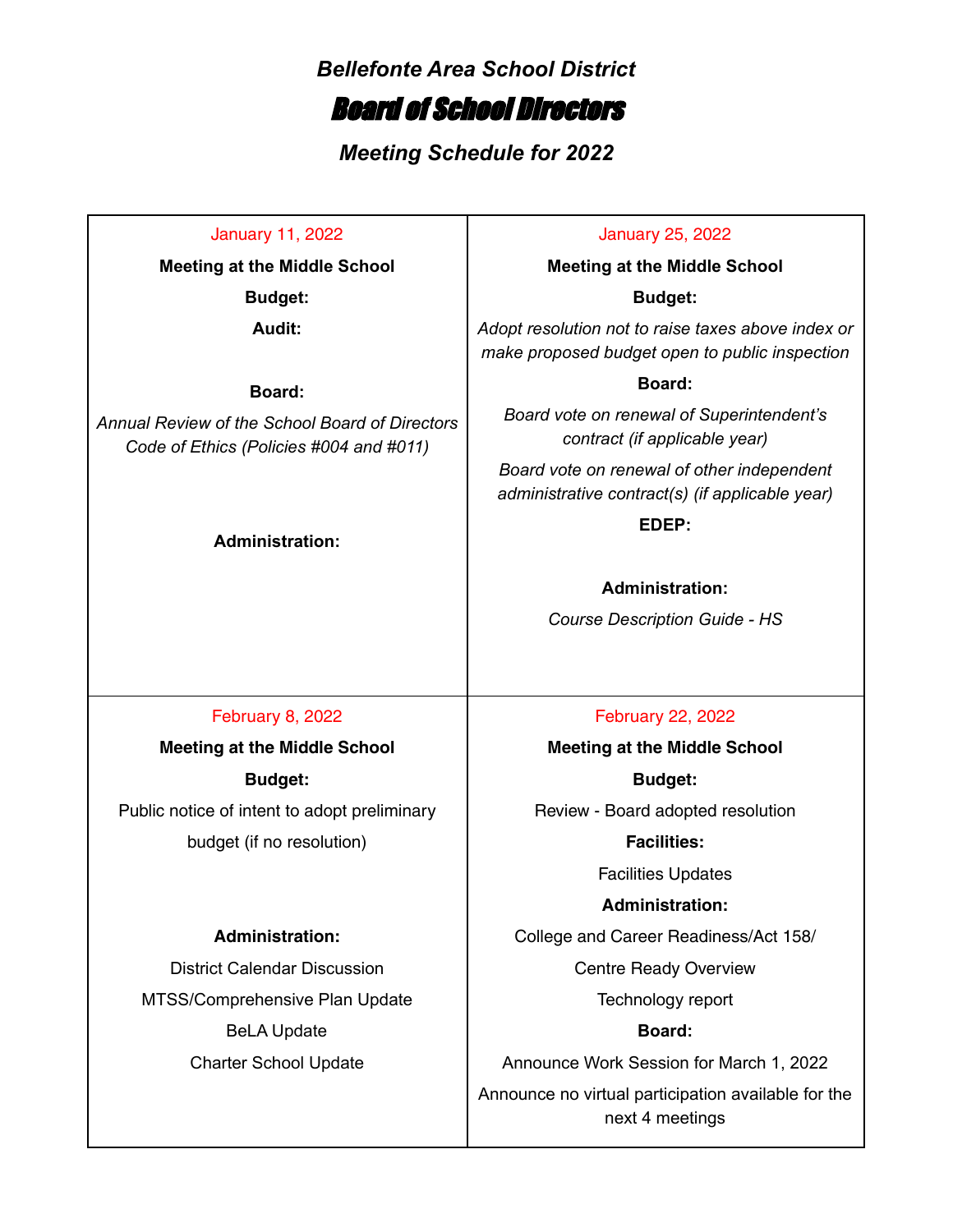#### March 15, 2022

**Meeting at Pleasant Gap Elementary (no virtual participation available) Budget:**

Building/Department budgets Demographics and extracurricular costs Administrative, teacher, transportation and Support staff cost per pupil reports

# **Administration:**

PGE Presentation

#### **BOARD:**

Review Work Session on March 1, 2022 Branding Committee Update Elementary Project Update

#### April 6, 2022

**Meeting at CPI (no virtual participation available) Budget:** 2nd review

#### **Administration:**

Benner Elem. Presentation District/Building/Department Goal Update Future Ready Index Update Comprehensive Plan Update

#### **BOARD:**

Branding Committee Update Elementary Project Update

*Begin Superintendent evaluation (Executive Session)*

#### March 29, 2022

**Meeting at Marion Walker Elementary (no virtual participation available) Budget:** Athletic Food Services **Administration:**

MWE Presentation

Organizational Recommendations if applicable

Updates on new residential units/enrollment and

**Projections** 

#### **EDEP:**

Fall sports head coaching recommendations (unless already recommended and approved)

#### April 26, 2022

**Meeting at Bellefonte Elementary (no virtual participation available) Budget:** 3rd review

## **Administration:** Bellefonte Elem. Presentation Special Education Update

#### **BOARD:**

*Statement of Financial Interest forms due May 1*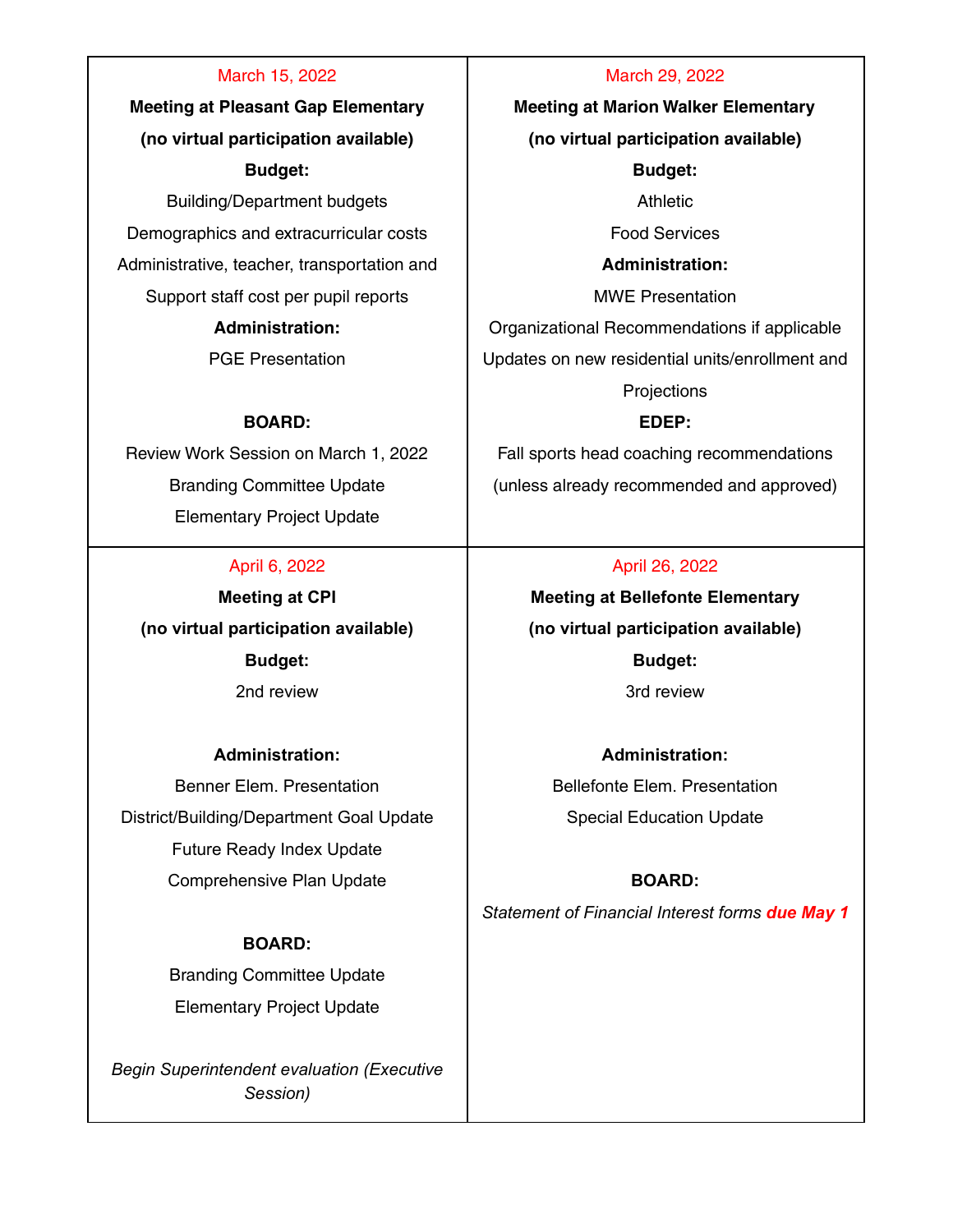#### May 10, 2022

**Meeting at the Benner**

**(no virtual participation available)**

**Budget:**

Review loans, debt service and borrowing capacity

Review/Adoption of 2022-2023 proposed final budget

**Elementary:**

Elementary Building project discussion

**High School:**

Athletic Program Recommendations (2022-23) if applicable

#### **Administration:**

Recommendations for staff (as applicable, if not already requested)

### **BOARD:**

Branding Committee Update Elementary Project Update

#### May 24, 2022

**Meeting at the Middle School**

**Budget:**

Review of proposed final budget and award bids for 2022-2023

**Middle School:**

Presentation

**Administration:**

Employee Recognition System - Retirees

Department updates as needed

High School presentation - the year in review, graduation plans

New Curriculum Review and Recommendations for

Proposal of Textbooks and Resources if applicable

### **BOARD:**

*Superintendent evaluation interview (Private meeting: Board President and Vice President)*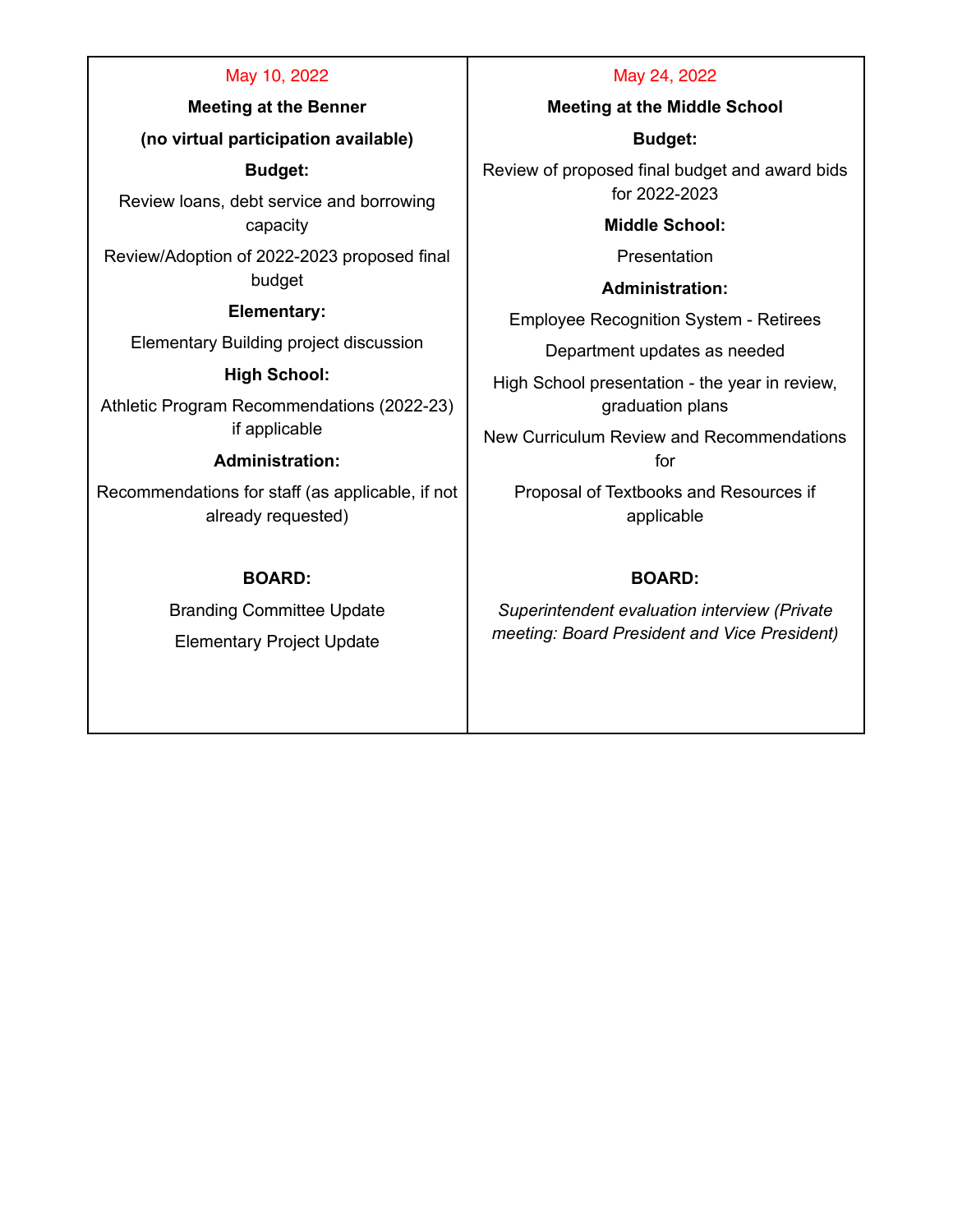| June 14, 2022                                                                         | June 28, 2022                                                                                                                                                              |
|---------------------------------------------------------------------------------------|----------------------------------------------------------------------------------------------------------------------------------------------------------------------------|
| <b>Meeting at the Middle School</b>                                                   | <b>Meeting at the Middle School</b>                                                                                                                                        |
| <b>Budget:</b>                                                                        | <b>Budget:</b>                                                                                                                                                             |
| Final adoption of 2022-2023 budget and tax<br>levy set<br>EDEP:                       | School Board must adopt a resolution authorizing<br>the collection and payment of property taxes in<br>installments and implementation of<br>homestead/farmstead exclusion |
| Winter head coaching recommendations                                                  | <b>Administration:</b>                                                                                                                                                     |
| <b>Administration:</b>                                                                | Approval of Textbooks and Resources                                                                                                                                        |
| Comprehensive Plan Update                                                             | Review of Grants - if appropriate                                                                                                                                          |
| District/Building/Department Goal Update<br>Special Department Presentation (if any)  | District Annual Report/Safety Report                                                                                                                                       |
|                                                                                       | <b>BOARD:</b>                                                                                                                                                              |
| <b>BOARD:</b><br><b>Branding Committee Update</b><br><b>Elementary Project Update</b> | <b>Updates Board Committees</b>                                                                                                                                            |
|                                                                                       | Final draft of Superintendent's evaluation and<br>present to the Superintendent (Executive<br>Session).                                                                    |
|                                                                                       | Superintendent goals for the upcoming year<br>developed in conjunction with superintendent and<br><b>Board President and Vice President</b>                                |
|                                                                                       |                                                                                                                                                                            |
|                                                                                       | July 12, 2022                                                                                                                                                              |
| Only one meeting date in July                                                         | <b>Meeting at the Middle School</b>                                                                                                                                        |
|                                                                                       | EDEP:                                                                                                                                                                      |
|                                                                                       | Approve positions for the upcoming school year                                                                                                                             |
|                                                                                       | <b>Administration:</b>                                                                                                                                                     |
|                                                                                       | Review updated handbooks                                                                                                                                                   |
|                                                                                       | Approval of Federal Program Grants (as needed)                                                                                                                             |
|                                                                                       | <b>BOARD:</b>                                                                                                                                                              |
|                                                                                       | <b>Branding Committee Update</b>                                                                                                                                           |
|                                                                                       | <b>Elementary Project Update</b>                                                                                                                                           |
|                                                                                       |                                                                                                                                                                            |
|                                                                                       |                                                                                                                                                                            |
|                                                                                       |                                                                                                                                                                            |